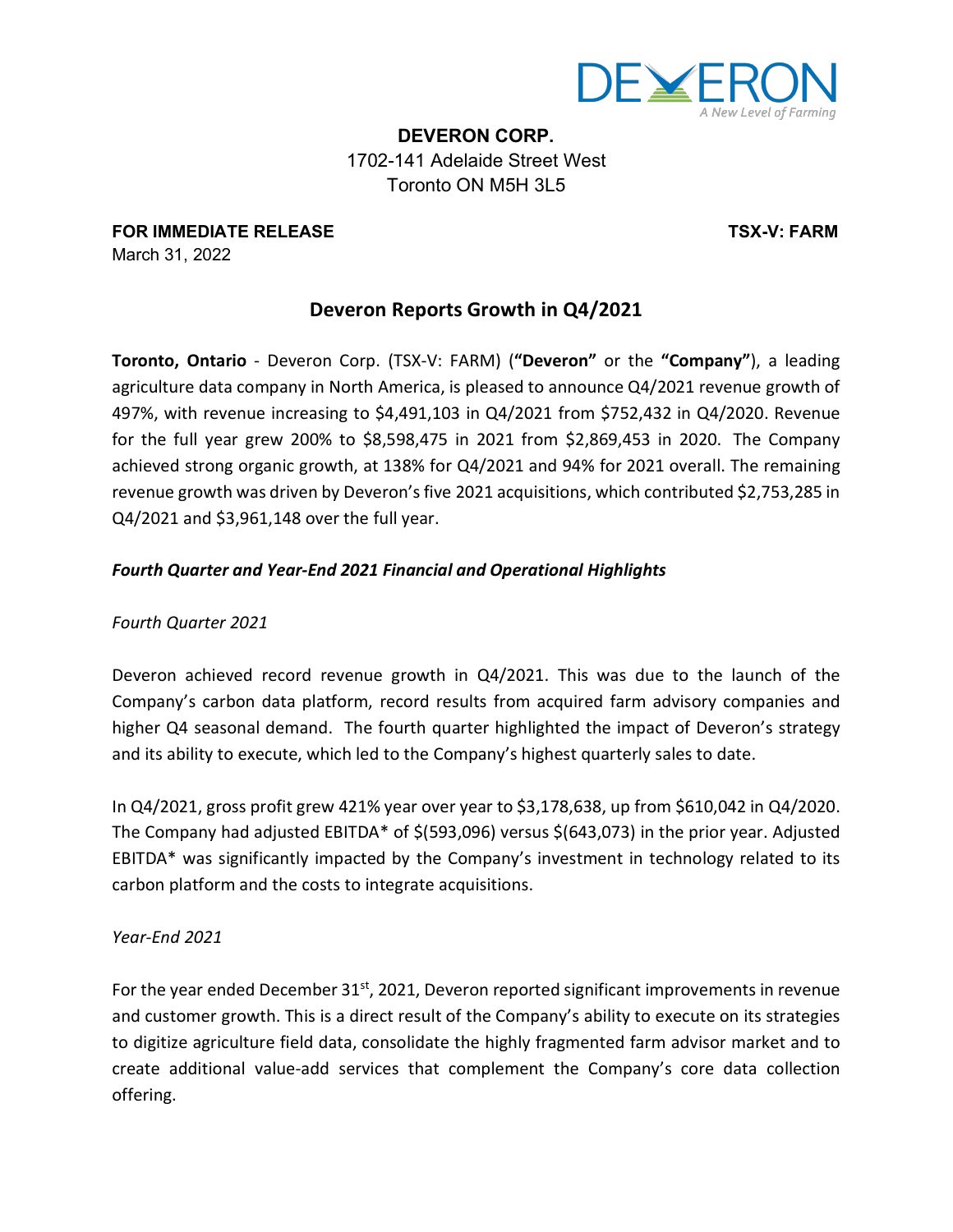

In 2021, the Company acquired and integrated Farm Dog as Deveron's central data ecosystem. Deveron invested in the platform to drive logistical efficiency, increase productivity and to allow it to act as an engagement hub for clients moving forward. Additionally, the Company acquired three farm advisors and a soil laboratory in the United States, allowing Deveron to offer a vertically integrated, end-to-end soil health experience for the North American market. These acquisitions, combined with Deveron's organic growth, contributed to the Company'sfarm acres under management growing 900%, to over 6,000,000 engaged acres. Finally, Deveron also saw significant success in 2021 with the launch of its turnkey agricultural carbon data platform, serving agriculture enterprises throughout the US, with over \$7 million in new contracts signed since the September 2021 launch. Revenue from the carbon data platform in 2021 was \$1.02 million, with significant growth expected in 2022.

For the year, gross profit grew 160% year-over-year to \$5,828,950 in 2021 from \$2,238,447 in 2020. The Company had adjusted EBITDA\* of \$(3,328,280) versus \$(1,447,680) in the prior year. The adjusted EBITDA\* loss reflects investment in the development of Deveron's technology platform (Farm Dog), its proprietary carbon measurement platform and its acquisition and integration team.

"At the beginning of 2021, we believed our strategy could successfully deliver record growth while transitioning the business from a service company to a data company," said David MacMillan, Deveron's President, and CEO. "North American farmers are digitizing their decision making, battling record high input prices, and beginning to monetize the carbon they sequester, leading to increased demand for our core offerings. This has led to our collection services growing strongly in the fourth quarter, slightly dampening margins. As we continue to integrate our collection offerings into our broader soil analytical and laboratory ecosystem, we see a direct path to significantly higher gross margins and profitability. With increased demand, \$50 million in our M&A pipeline and a fresh \$11.5 million round of growth capital, I believe 2022 will be another strong year for Deveron."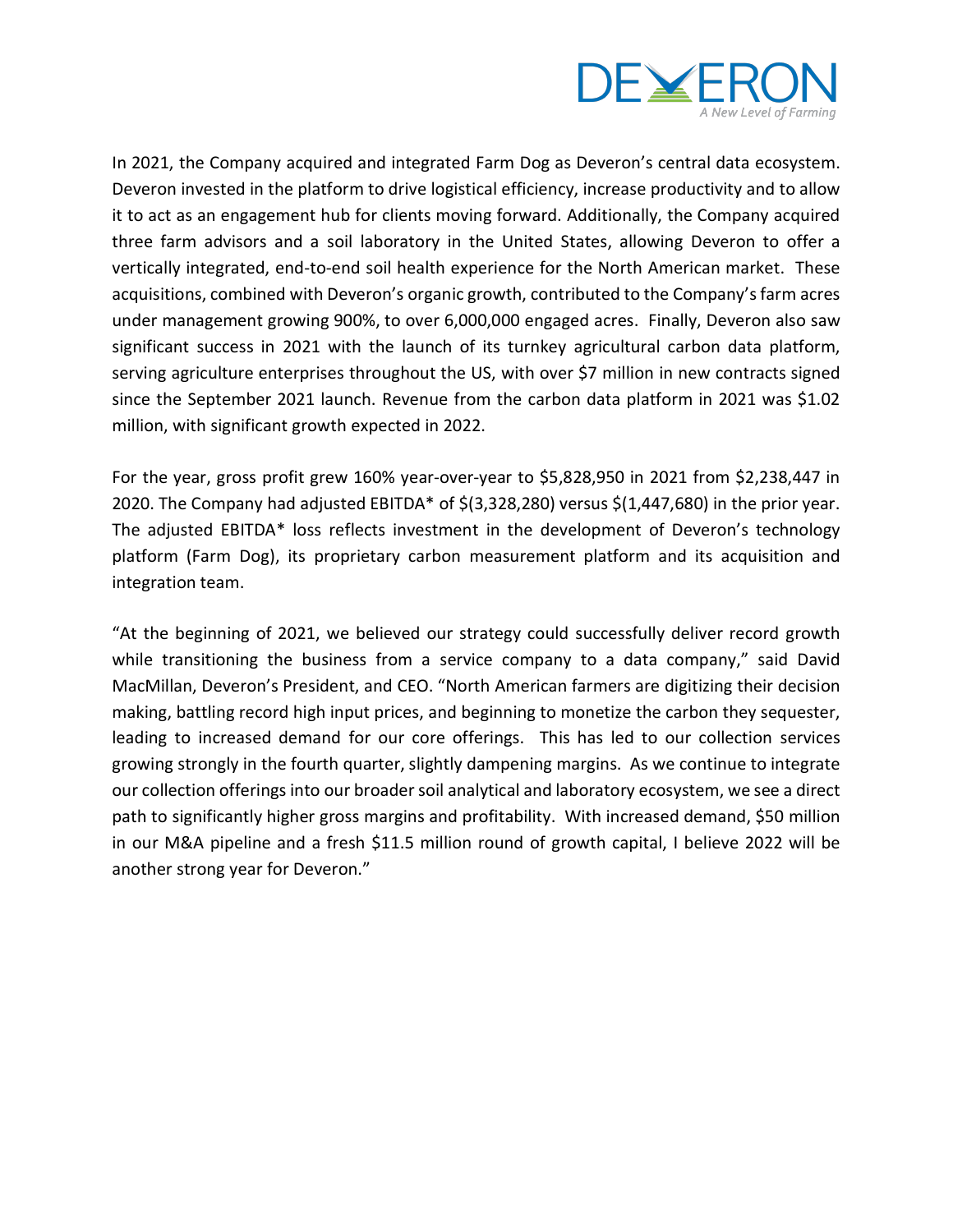

## *Summary of Financial Results*

| Result of<br>operations                                     | For the three months ended                 |                        |          | For the twelve months ended         |                        |          |
|-------------------------------------------------------------|--------------------------------------------|------------------------|----------|-------------------------------------|------------------------|----------|
|                                                             | <b>December</b><br>31 <sup>st</sup> , 2021 | December<br>31st, 2020 | % Change | <b>December</b><br>$31^{st}$ , 2021 | December<br>31st, 2020 | % Change |
| Total<br>Revenue                                            | \$4,491,103                                | 752,432                | 497%     | \$8,598,475                         | 2,869,453              | 200%     |
| <b>Gross Profit</b>                                         | 3,178,638                                  | 610,042                | 421%     | 5,828,950                           | 2,238,447              | 160%     |
| <b>Gross Profit</b><br>Margin %                             | 71%                                        | 81%                    | $-10%$   | 68%                                 | 78%                    | $-10%$   |
| Operating<br>Expenses                                       | 4,567,415                                  | 1,307,235              | 249%     | 10,849,226                          | 4,000,001              | 171%     |
| Non-IFRS<br>adjusted<br><b>EBITDA</b><br>$(\text{loss})^*$  | (593,096)                                  | (649, 135)             | 9%       | (3,328,280)                         | (1,450,296)            | $-129%$  |
| <b>Net Loss</b>                                             | \$(1,388,777)                              | (697, 193)             | $-100%$  | \$(5,020,276)                       | (1,761,554)            | $-185%$  |
| Weight<br>Average<br>Common<br><b>Shares</b><br>Outstanding | 87,351,976                                 | 52,112,620             |          | 76,992,311                          | 48,329,931             |          |
| Per Share:                                                  |                                            |                        |          |                                     |                        |          |
| <b>Net Loss</b>                                             | (0.02)                                     | (0.01)                 |          | (0.07)                              | (0.04)                 |          |

*\*Non-IFRS measure. Adjusted earnings before interest, taxes, depreciation and amortization ("Adjusted EBITDA") should not be construed as alternatives to comprehensive loss or income determined in accordance with IFRS.* Adjusted EBITDA does not have any standardized meaning under IFRS and therefore may not be comparable to similar *measures presented by other issuers. The Company defines Adjusted EBITDA as IFRS comprehensive loss less interest expense, depreciation and amortization expense, share-based payments, income tax expense, integration costs, and impairment of goodwill, property, plant, and equipment and right-of-use assets (ROU). The Company* believes that Adjusted EBITDA is a meaningful financial metric as it measures cash generated from operations which the Company can use to fund working capital requirements, service future interest and principal debt repayments and *fund future growth initiatives.*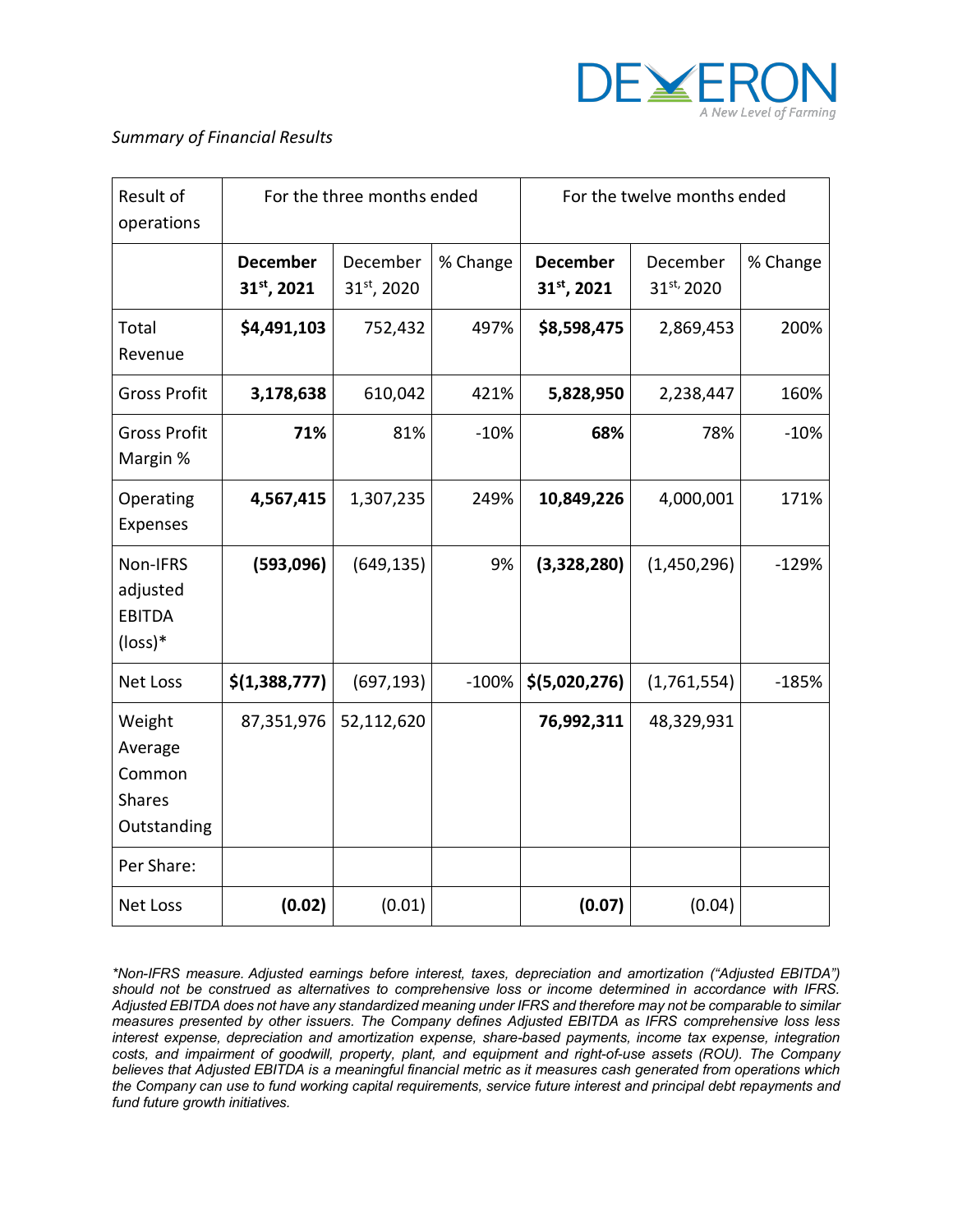

|                                   | For the three months ended |              | For the twelve months ended |               |
|-----------------------------------|----------------------------|--------------|-----------------------------|---------------|
|                                   | Dec 31, 2021               | Dec 31, 2020 | Dec 31, 2021                | Dec 31, 2020  |
| <b>IFRS Net Loss</b>              | \$(1,388,777)              | (697, 193)   | \$(5,020,276)               | (1, 761, 554) |
| Less: Interest                    | 45,160                     | 4.796        | 111,453                     | 20.910        |
| Less: Depreciation & Amortization | 702.200                    | 30.834       | 914.212                     | 183.553       |
| Less: Share Based Payments        | 48,321                     | 12.428       | 666,331                     | 106.795       |
| Less: Income Taxes                | 0                          | 0            | 0                           | 0             |
| Non-IFRS Adjusted EBITDA (loss)*  | $$$ (593,096)              | (649, 135)   | $$$ (3,328,280)             | (1,450,296)   |

#### *Adjusted EBITDA(Loss) Calculation*

## *Acquisition Highlight for 2021*

During fiscal 2021, Deveron, acquired five agriculture companies totaling \$4 million in revenue and \$1.6 million in EBITDA. The Company increased acres under management significantly in 2021 through acquisition, acquiring an additional 3.3 million acres. A highlight of the Company's acquisitions is below:

- FD Agro Technologies LLC ("Farm Dog"), is a leading digital agricultural platform that provides Deveron's clients a central digital ecosystem for their data. The backbone to Deveron's end-to-end soil ecosystem, Farm Dog, accelerates Deveron's initiative to digitize farm data and provides scale to the Company's data offering.
- Woods End Laboratories, a joint venture between Deveron, and A&L Laboratories, is a US leader in soil health. The acquisition provides Deveron with soil analytic and testing capabilities, vertically integrating oursoil products, which is a key pillarto Deveron's endto-end digital soil ecosystem. Woods End had unaudited 2020 revenue of US \$1.8 million and EBITDA of US \$900k.
- Tana Ag Solutions Group LLC, is an Oklahoma based digital agronomy company focused on soil health and yield improvements. Tana Ag had unaudited 2020 revenue of US \$272k and EBITDA of US \$98k.
- Stealth Ag, Inc. is a digital agronomy company, with offices in Minnesota and Iowa. Stealth Ag provides soil sampling services and digital management across. Stealth Ag had unaudited 2020 revenue of US \$734k and EBITDA of US \$170k.
- Agronomic Solutions, is a leading digital agronomy company, that services Iowa, Nebraska, Missouri, Minnesota, Illinois, and Kansas. Agronomic Solutions provides soil sampling services and digital management. Agronomic Solutions had unaudited 2020 revenue of US \$1.54 million and EBITDA of US \$430k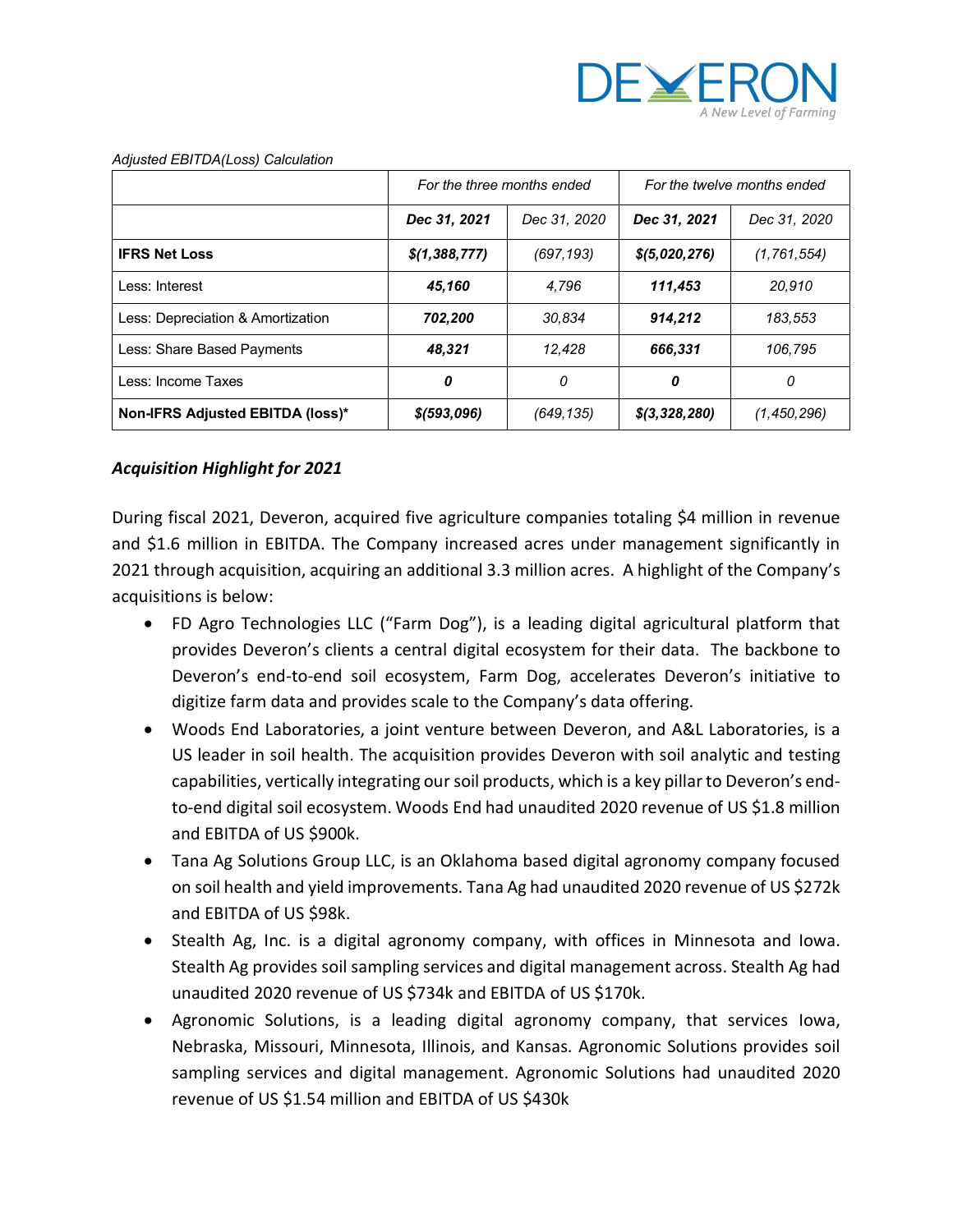

### *Operational Highlights for 2021*

- On March  $8<sup>th</sup>$ , Deveron announced the signing of three new service agreements with leaders in the agriculture industry. The first agreement was a three-year service agreement to provide soil health data solutions for a global leader in carbon sequestration and sustainability. This service agreement has a minimum annual value of US \$125,000. The second agreement was a three-year agreement to provide turn-key drone solutions for a leading global seed manufacturer. This agreement is valued at a minimum of US \$103,000 annually. The third agreement was a multi-year agreement with a leading weather insights company to service and install weather stations in Canada and United States. This Service agreement leverages Deveron's growing network of data technicians to provide deployment of hardware over a large geographical region.
- On June 25<sup>th</sup>, Deveron announced the appointment of Joelle Faulkner as a director to the Company's Board. Joelle is a multi-generational farmer and the Founder and CEO of Area One Farms, a financial solution provider in the agricultural space. A Rhodes Scholar and Fulbright Scholar, Joelle obtained degreesin Engineering, Business and Law from Western University, Oxford University and Stanford University. She has been named as one of Canada's Top 40 Under 40, Canadian Private Equity Summit's Emerging Leader award, and Canada's Top 100 Most Powerful Women: Future Leaders.
- On August 17th and August 24th, Deveron announced the closing of its non-brokered private placement financing for gross proceeds of \$8,210,957 through the issuance of 12,632,242 units in the capital of the Company at a price of \$0.65 per Unit.
- On September  $21^{st}$ , Deveron announced the launch of its agricultural carbon services platform. The platform is the first of its kind to provide a scalable and streamlined process of collecting, analyzing, and sharing in-field soil carbon data to support the development of carbon programs. In conjunction with the product announcement, Deveron has signed an enterprise agreement, to provide its carbon services platform to a large multinational agribusiness. The contract is valued at US \$125,000 and focuses on the US Midwest.
- On October  $14<sup>th</sup>$ , Deveron announced the signing of a four year enterprise agreement to support the United States Department of Agriculture's Conservation Reserve Program, valued at \$1.8M. The contract provides the USDA with access to Deveron's carbon services platform.
- On October  $19<sup>th</sup>$ , Deveron announced the signing of a four year enterprise agreement, with an initial two year statement of work valued at \$3.14M, with a global leader in the agricultural industry. The agreement initially covers nine statesin 2021 with an expansion to 17 states in 2022, with an annual value of \$1.25M and \$1.89M, respectively. The contract provides the client with access to Deveron's carbon services platform.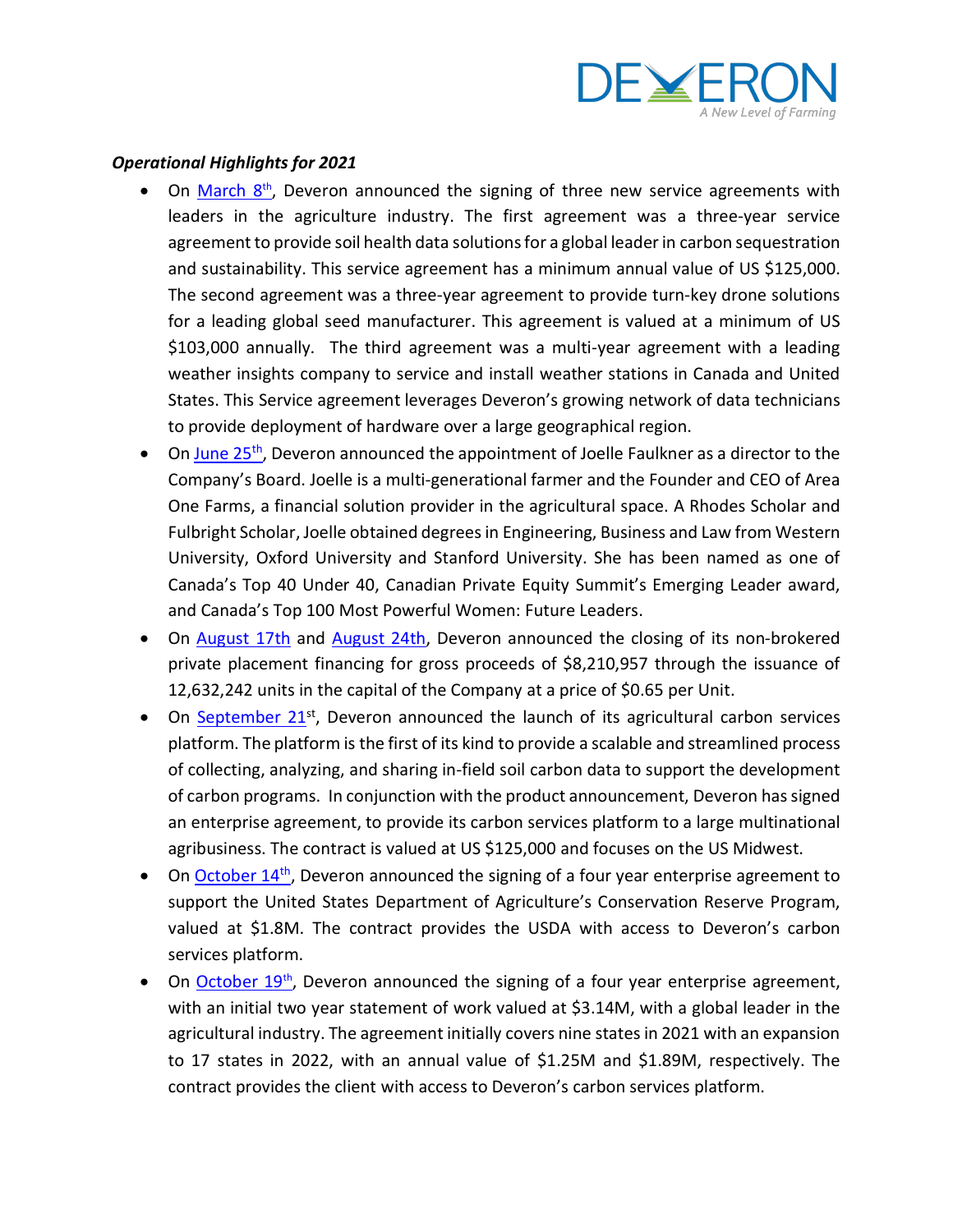

• On November  $9<sup>th</sup>$ , Deveron announced the signing of a \$105,000 enterprise contract with a leader in the agricultural technology space. The agreement is in support of the client's carbon program that covers Ohio, Indiana, and Illinois.

### *Subsequent to Year End*

- On January 18<sup>th</sup>, 2022, the Company announced the signing of a \$750,000 enterprise contract with Generic Carbon Credit Corp. The contract provides the client access to Deveron's new scalable and streamlined platform for collecting, analyzing, and sharing infield soil carbon data. Additionally, Deveron will work with the client to create, certify, and invest in Canadian carbon credits.
- On February 16th, 2022, the Company announced that it has commenced an overnight marketed public offering of Units of the company seeking to raise aggregate gross proceeds of approximately \$8 million. Each unit will be comprised of one common share of the Company ("Common Share") and one half of one Common share purchase warrant ("Warrant") and will be offered at a price per unit to be determined in the context of the Market. Each Warrant will have an exercise price and term to be determined in the context of the market. The offering will be conducted on a best efforts agency basis pursuant to the terms and conditions of an agency agreement to be entered into between the Company and Raymond James Ltd. as sole agent and sole bookrunner. On February 25, 2022, the Company closed its previously announced overmarket offering, and issued an aggregate of 16,428,573 units in the capital of thecompany at a price of \$0.70 per unit for total gross proceeds of \$11,500,000.
- On March  $11<sup>th</sup>$ , 2022, the Company announced the acquisition of Agri-Labs, Inc. a leading soil lab and agronomy company that services Indiana, Michigan and Ohio. Agri-Labs conducts approximately 45,000 soil tests annually and provides clients with sampling services and prescription recommendations across 100,000 acres. The Acquisition drives Deveron forward on its mission to vertically integrate the soil collection and analysis process. Agri-Labs 2021 unaudited revenue was US \$664K and EBITDA of US \$240K.
- On March 23<sup>rd</sup>, 2022 the Company announced the signing of a US \$750,000 enterprise contract with an agricultural carbon provider. The contract, focused on 85,000 acres in the Mississippi Delta, provides the client with accessto Deveron's platform for collecting, analyzing and sharing in-field soil carbon data.

### *Business Outlook*

"We believe that our significant revenue growth in 2021 is just the beginning. Heading into 2022, we have made some strategic steps to leverage our 2021 results for even higher growth, increased data aggregation and improved profitability," stated David MacMillan, Deveron's President, and CEO. "Our acquisitions are outperforming our expectations, contributing to our Adjusted EBITDA\* growth. We are winning a greater number of data collection contracts for fertility management and carbon services which, with continued vertical integration of analytical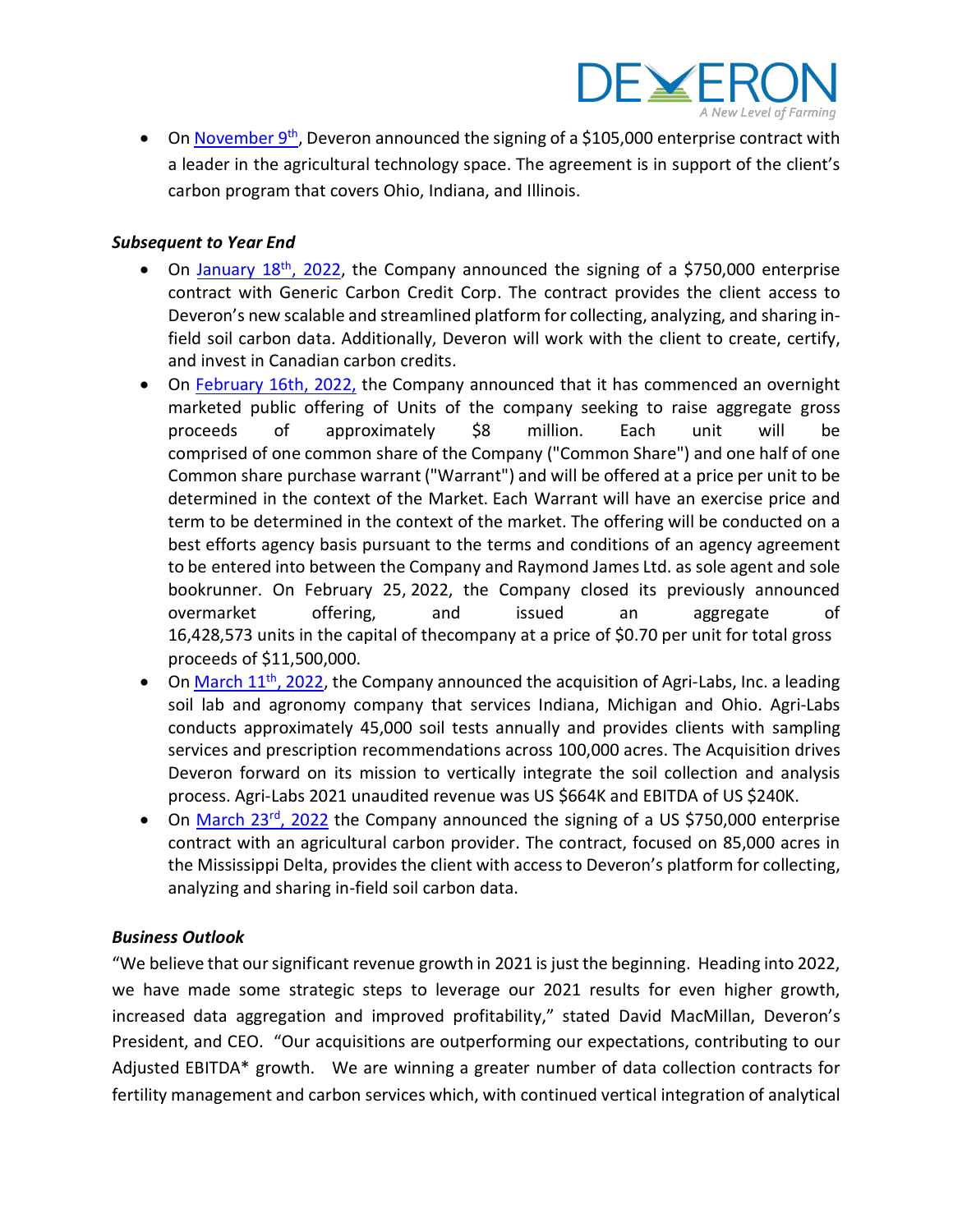

testing, should meaningfully impact margins. With our growing, loyal customer base, comes the opportunity to sell value add analytical products on top of the core soil data to help increase yields and lower costs in an era of record high input prices and inflation. All these wins are most importantly generating more data which we believe will help build a stronger, independent, and unbiased ecosystem that empowers our customers to be able to improve their farm outcomes. Our continued investment into our product and engineering teams will help Deveron evolve our offerings from infield services to end-to-end data solutions, like our carbon platform."

The Management's Discussion and Analysis and the accompanying Financial Statements and Notes for full year 2021 are available under the Company's profile on SEDAR at www.sedar.com. This news release is not in any way a substitute for reading those financial statements, including the notes to the financial statements.

In addition, the Company announces that it has granted an aggregate of 105,000 options to purchase common shares of the Company exercisable at a price of \$0.63 per common share and expiring on March 31, 2027, vesting over three years, to certain employees of the Company. The common shares issuable upon exercise of the options are subject to a four-month hold period from the original date of grant.

**About Deveron:** Deveron is an agriculture technology company that uses data and insights to help farmers and large agriculture enterprises increase yields, reduce costs and improve farm outcomes. The company employs a digital process that leverages data collected on farms across North America to drive unbiased interpretation of production decisions, ultimately recommending how to optimize input use. Our team of agronomists and data scientists build products that recommend ways to better manage fertilizer, seed, fungicide, and other farm inputs. Additionally, we have a national network of data technicians that are deployed to collect various types of farm data, from soil to drone, that build a basis of our best in class data layers. Our focus is the US and Canada where *1 billion acres of farmland are actively farmed annually.* For more information and to join our community, please visit www.deveron.com.

David MacMillan President & CEO Deveron Corp. dmacmillan@deveron.com

*"Neither TSX Venture Exchange nor its Regulation Services Provider (as that term is defined in policies of the TSX Venture Exchange) accepts responsibility for the adequacy or accuracy of this release."*